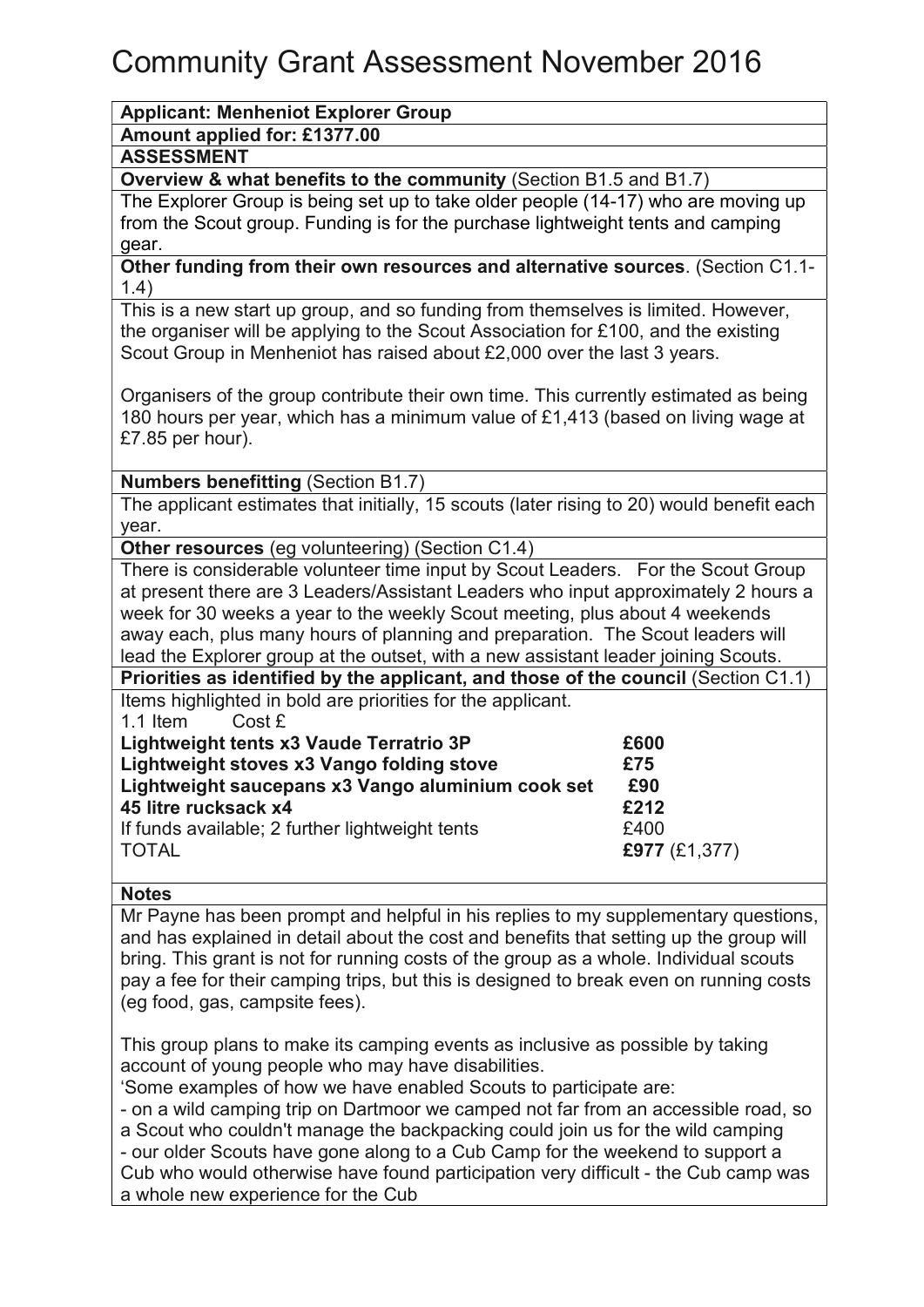- our older Scouts have to plan and undertake an expedition. One group has specifically planned its activities, centred on a camping trip to Lundy, to ensure that everyone can participate.'

The applicant explains why awarding them a full grant of £1,377 will bring benefits to the group:

'The £977 requested buys 3 lightweight tents - sleeping 9 Scouts "cosily" or 6 Scouts with a bit more room. We have 15 Explorers in the new group, so 3 tents means that we can go on trips but would not have enough lightweight tents for the whole group. The extra (approx) £400 for two further tents would mean that we would have 5 tents and be able to sleep 15 Scouts; effectively the whole group. Having fewer than the 3 lightweight tents requested in the £977 would be quite limiting even with Leaders taking their own lightweight tents to sleep in, we would have to limit numbers going on each trip, which would be awkward and disappointing.'

Recommend £1,377.